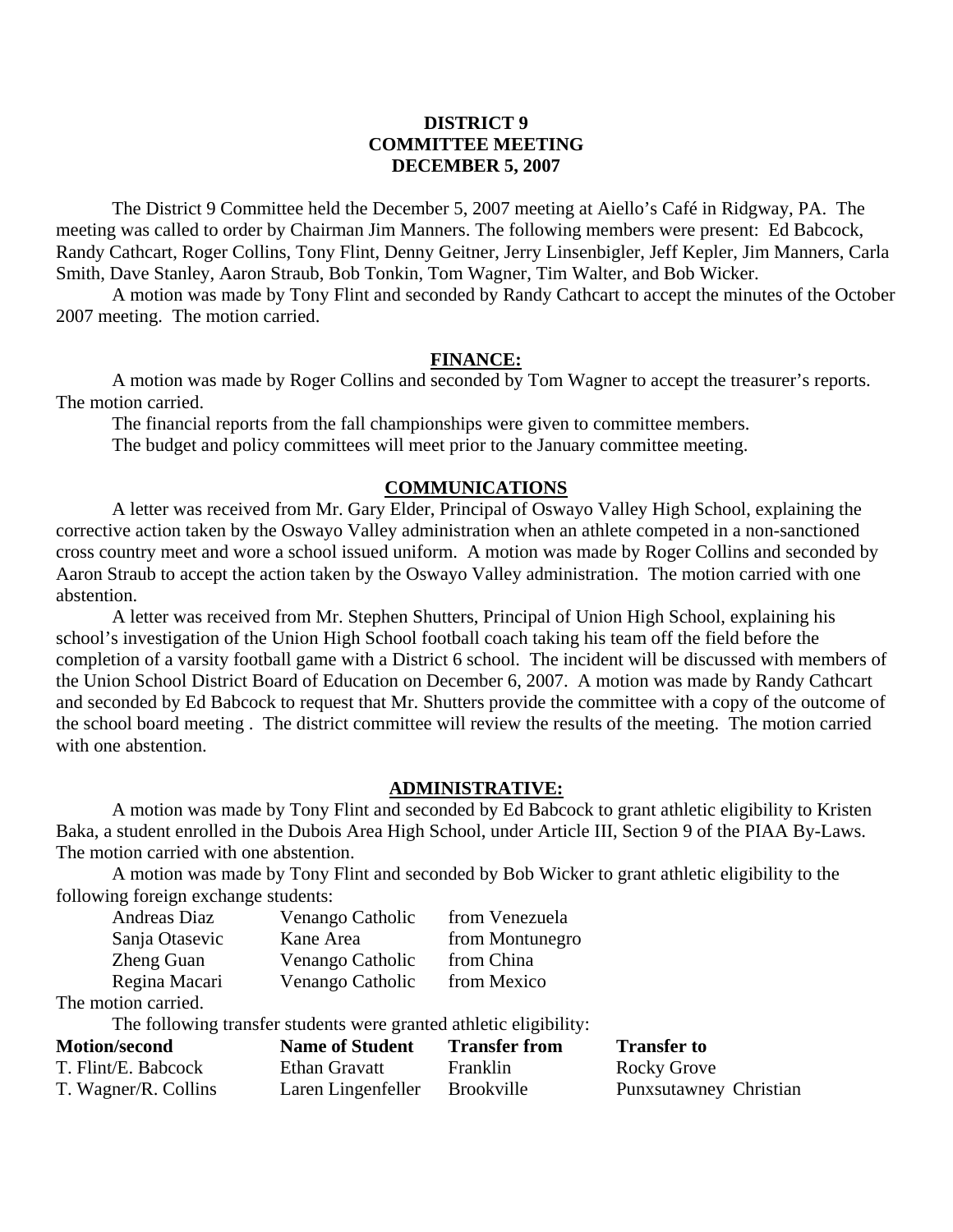| <b>Motion/second</b><br>R. Collins/E. Babcock<br>(Pending proper paperwork; $1 - no$ vote; $1 - ab$ s abstention) | <b>Name of Student</b><br>Cody Reitz | <b>Transfer from</b><br>Clarion | <b>Transfer to</b><br><b>Brookville</b> |
|-------------------------------------------------------------------------------------------------------------------|--------------------------------------|---------------------------------|-----------------------------------------|
| T. Flint/D. Geitner                                                                                               | Tim Kneidel                          | St. Marys                       | Ridgway                                 |
| A. Straub/T. Flint<br>(1 abstention)                                                                              | Megan Brown                          | Dubois                          | <b>Central Catholic</b>                 |
| E. Babcock/J. Linsenbigler<br>(Pending proper paperwork)                                                          | Ian Reinhart                         | Punxsutawney                    | Central Catholic                        |
| E. Babcock/J. Linsenbigler Jesse Reinhart<br>(Pending proper paperwork)                                           |                                      | Punxsutawney                    | Central Catholic                        |
| J. Linsenbigler/R. Cathcart<br>(1 abstention)                                                                     | Danielle Satterlee                   | Dubois                          | <b>Central Catholic</b>                 |
| E. Babcock/T. Walter                                                                                              | Spice Monteville                     | <b>Brockway</b>                 | <b>Central Catholic</b>                 |
| E. Babcock/T. Walter                                                                                              | Dorthy Schaadt                       | <b>Brockway</b>                 | Central Catholic                        |

All motions carried.

 A motion was made by Bob Wicker and seconded by Tony Flint to table a request for athletic eligibility for a St. Marys Area High School student until more information could be obtained. The motion carried.

 The cooperative agreement between Brockway Area High School and Central Catholic High School has been modified to discontinue the cooperative sports agreement between the schools in girls' soccer.

 A motion was made by Tim Walter and seconded by Ed Babcock to approve a cooperative sports agreement between Johnsonburg Area High School and Ridgway Area High School in gymnastics. The motion carried.

 A motion was made by Ed Babcock and seconded by Jerry Linsenbigler to amend the cooperative sports agreement between Floyd C. Fretz Middle School and St. Bernard Middle School to include boys' and girls' basketball. The motion carried pending school boards approval.

 A motion was made by Ed Babcock and seconded by Bob Wicker to modify the cooperative sports agreement between Punxsutawney Christian High School and Punxsutawney Area High School to include boys' and girls' tennis and boys' and girls' cross country. The motion carried pending school boards approval.

### **ADMINISTRATIVE COMMITTEES**

#### **AWARDS (Aaron Straub, Chairman**)

 Additional championship plaques can be ordered by calling Chairman Straub. Awarding runnerup team championship plaques was discussed by the committee. No action was taken. Not recognizing individuals at championship awards ceremony was discussed. No action was taken to change the awards ceremonies.